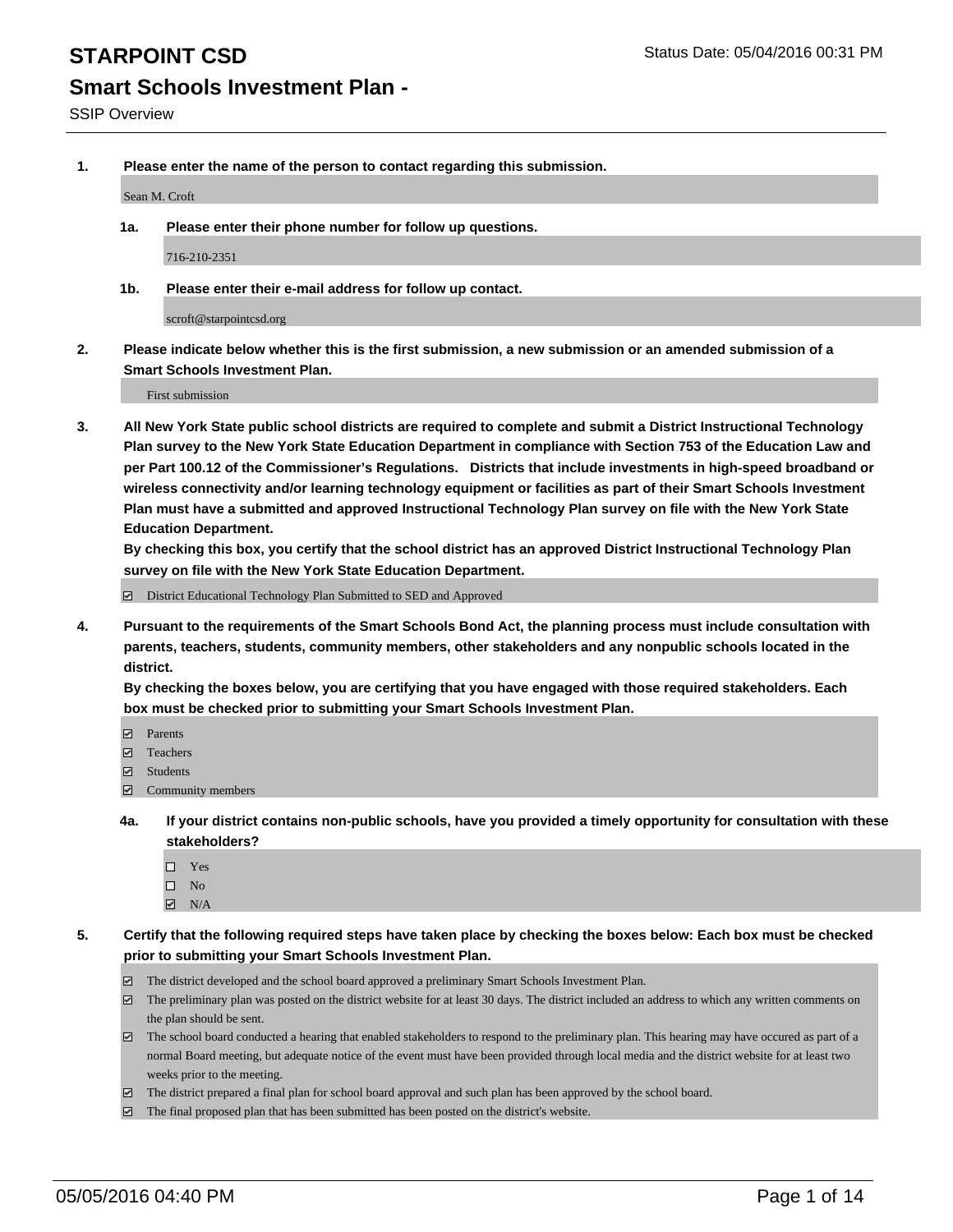SSIP Overview

**5a. Please upload the proposed Smart Schools Investment Plan (SSIP) that was posted on the district's website. Note that this should be different than your recently submitted Educational Technology Survey. The Final SSIP, as approved by the School Board, should also be posted on the website and remain there during the course of the projects contained therein.**

2015.11.16\_Smart Schools Investment Plan BOE Presentation.pdf SSIP\_Starpoint CSD.pdf

**6. Please enter an estimate of the total number of students and staff that will benefit from this Smart Schools Investment Plan based on the cumulative projects submitted to date.**

2,816

**7. An LEA/School District may partner with one or more other LEA/School Districts to form a consortium to pool Smart Schools Bond Act funds for a project that meets all other Smart School Bond Act requirements. Each school district participating in the consortium will need to file an approved Smart Schools Investment Plan for the project and submit a signed Memorandum of Understanding that sets forth the details of the consortium including the roles of each respective district.**

 $\Box$  The district plans to participate in a consortium to partner with other school district(s) to implement a Smart Schools project.

**8. Please enter the name and 6-digit SED Code for each LEA/School District participating in the Consortium.**

| <b>Partner LEA/District</b> | <b>ISED BEDS Code</b> |
|-----------------------------|-----------------------|
| (No Response)               | (No Response)         |

**9. Please upload a signed Memorandum of Understanding with all of the participating Consortium partners.**

(No Response)

**10. Your district's Smart Schools Bond Act Allocation is:**

\$1,591,338

**11. Enter the budget sub-allocations by category that you are submitting for approval at this time. If you are not budgeting SSBA funds for a category, please enter 0 (zero.) If the value entered is \$0, you will not be required to complete that survey question.**

|                                       | Sub-<br>Allocations |
|---------------------------------------|---------------------|
| School Connectivity                   | $\mathbf 0$         |
| Connectivity Projects for Communities |                     |
| <b>Classroom Technology</b>           | 1,591,338           |
| Pre-Kindergarten Classrooms           |                     |
| Replace Transportable Classrooms      | O                   |
| High-Tech Security Features           |                     |
| Totals:                               | 1,591,338.00        |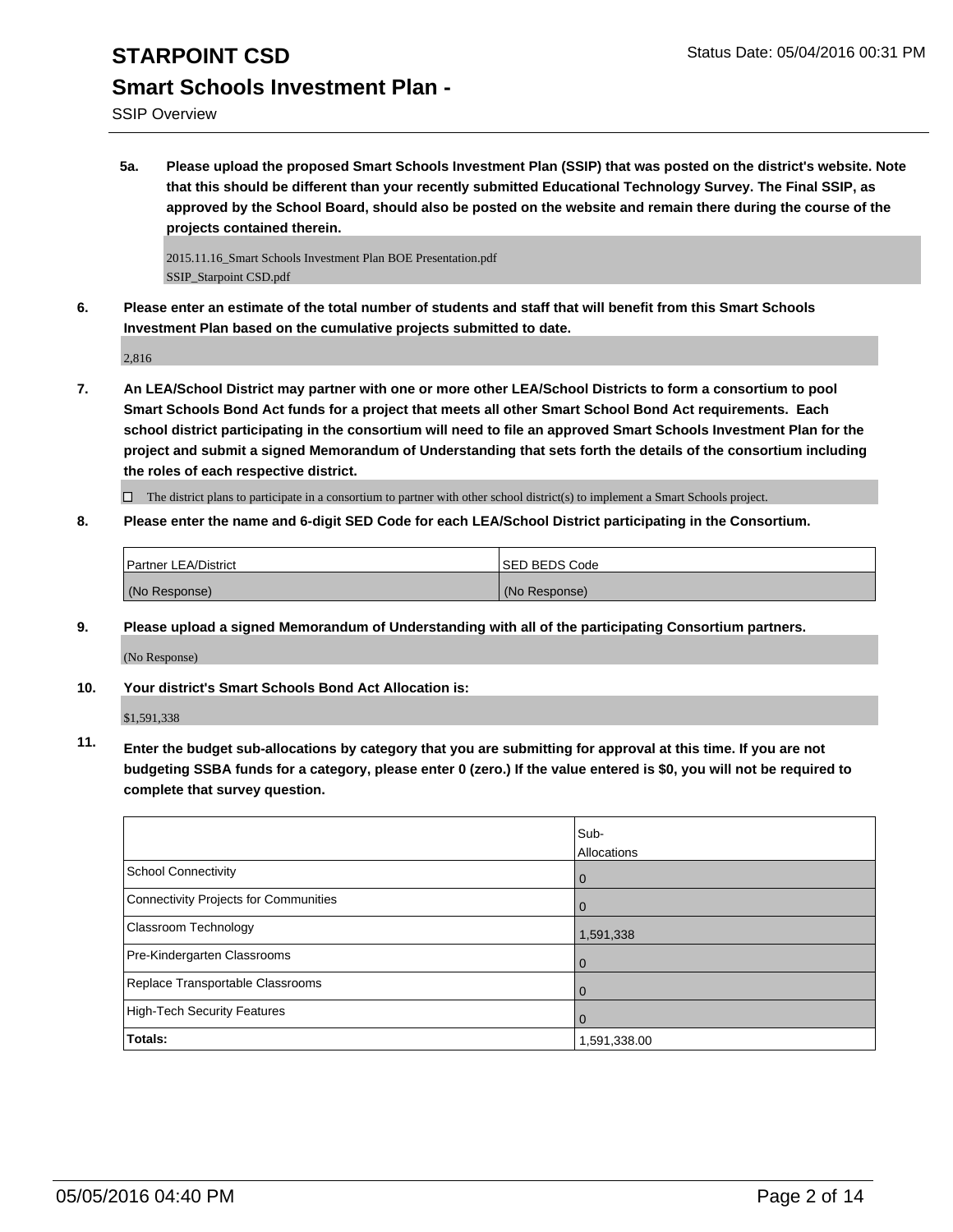School Connectivity

- **1. In order for students and faculty to receive the maximum benefit from the technology made available under the Smart Schools Bond Act, their school buildings must possess sufficient connectivity infrastructure to ensure that devices can be used during the school day. Smart Schools Investment Plans must demonstrate that:**
	- **sufficient infrastructure that meets the Federal Communications Commission's 100 Mbps per 1,000 students standard currently exists in the buildings where new devices will be deployed, or**
	- **is a planned use of a portion of Smart Schools Bond Act funds, or**
	- **is under development through another funding source.**

**Smart Schools Bond Act funds used for technology infrastructure or classroom technology investments must increase the number of school buildings that meet or exceed the minimum speed standard of 100 Mbps per 1,000 students and staff within 12 months. This standard may be met on either a contracted 24/7 firm service or a "burstable" capability. If the standard is met under the burstable criteria, it must be:**

**1. Specifically codified in a service contract with a provider, and**

**2. Guaranteed to be available to all students and devices as needed, particularly during periods of high demand, such as computer-based testing (CBT) periods.**

**Please describe how your district already meets or is planning to meet this standard within 12 months of plan submission.**

(No Response)

- **1a. If a district believes that it will be impossible to meet this standard within 12 months, it may apply for a waiver of this requirement, as described on the Smart Schools website. The waiver must be filed and approved by SED prior to submitting this survey.**
	- □ By checking this box, you are certifying that the school district has an approved waiver of this requirement on file with the New York State Education Department.
- **2. Connectivity Speed Calculator (Required)**

|                         | Number of<br>Students | Multiply by<br>100 Kbps | Divide by 1000 Current Speed<br>to Convert to<br>Reauired<br>Speed in Mb | lin Mb             | Expected<br>Speed to be<br>Attained Within   Required<br>12 Months | <b>Expected Date</b><br>l When<br>Speed Will be<br>l Met |
|-------------------------|-----------------------|-------------------------|--------------------------------------------------------------------------|--------------------|--------------------------------------------------------------------|----------------------------------------------------------|
| <b>Calculated Speed</b> | (No<br>Response)      | (No Response)           | (No<br>Response)                                                         | l (No<br>Response) | (No<br>Response)                                                   | l (No<br>Response)                                       |

### **3. Briefly describe how you intend to use Smart Schools Bond Act funds for high-speed broadband and/or wireless connectivity projects in school buildings.**

(No Response)

**4. Briefly describe the linkage between the district's District Instructional Technology Plan and the proposed projects. (There should be a link between your response to this question and your response to Question 1 in Part E. Curriculum and Instruction "What are the district's plans to use digital connectivity and technology to improve teaching and learning?)**

(No Response)

**5. If the district wishes to have students and staff access the Internet from wireless devices within the school building, or in close proximity to it, it must first ensure that it has a robust Wi-Fi network in place that has sufficient bandwidth to meet user demand.**

**Please describe how you have quantified this demand and how you plan to meet this demand.**

(No Response)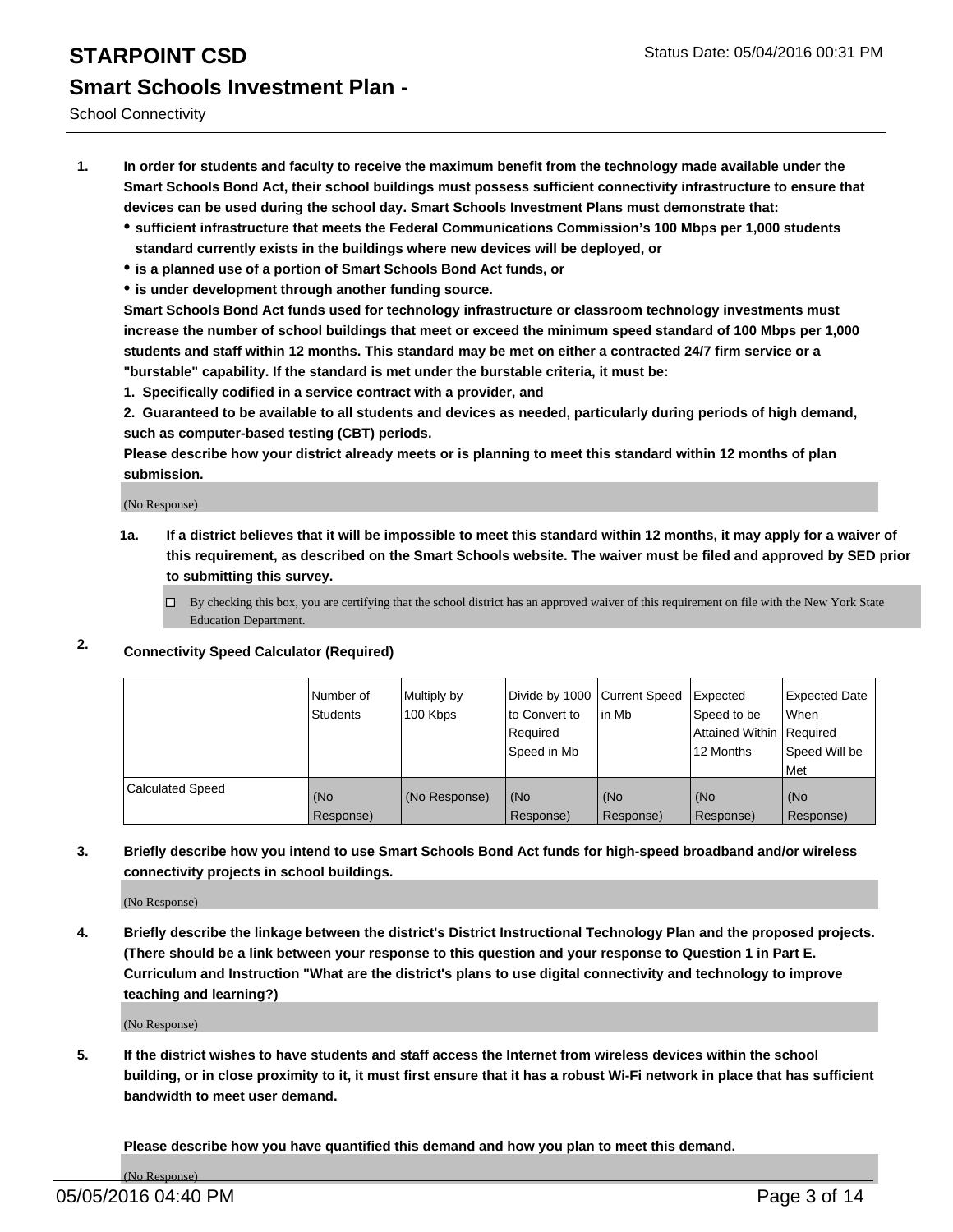School Connectivity

**6. As indicated on Page 5 of the guidance, the Office of Facilities Planning will have to conduct a preliminary review of all capital projects, including connectivity projects.**

| Project Number |  |
|----------------|--|
| (No Response)  |  |

**7. Certain high-tech security and connectivity infrastructure projects may be eligible for an expedited review process as determined by the Office of Facilities Planning.**

**Was your project deemed eligible for streamlined review?**

(No Response)

**8. Include the name and license number of the architect or engineer of record.**

| Name          | l License Number |
|---------------|------------------|
| (No Response) | (No Response)    |

**9. If you are submitting an allocation for School Connectivity complete this table. Note that the calculated Total at the bottom of the table must equal the Total allocation for this category that you entered in the SSIP Overview overall budget.** 

|                                            | Sub-              |
|--------------------------------------------|-------------------|
|                                            | <b>Allocation</b> |
| Network/Access Costs                       | (No Response)     |
| <b>Outside Plant Costs</b>                 | (No Response)     |
| School Internal Connections and Components | (No Response)     |
| <b>Professional Services</b>               | (No Response)     |
| Testing                                    | (No Response)     |
| <b>Other Upfront Costs</b>                 | (No Response)     |
| <b>Other Costs</b>                         | (No Response)     |
| Totals:                                    |                   |

| Select the allowable expenditure | Item to be purchased | Quantity      | Cost per Item | Total Cost    |
|----------------------------------|----------------------|---------------|---------------|---------------|
| type.                            |                      |               |               |               |
| Repeat to add another item under |                      |               |               |               |
| each type.                       |                      |               |               |               |
| (No Response)                    | (No Response)        | (No Response) | (No Response) | (No Response) |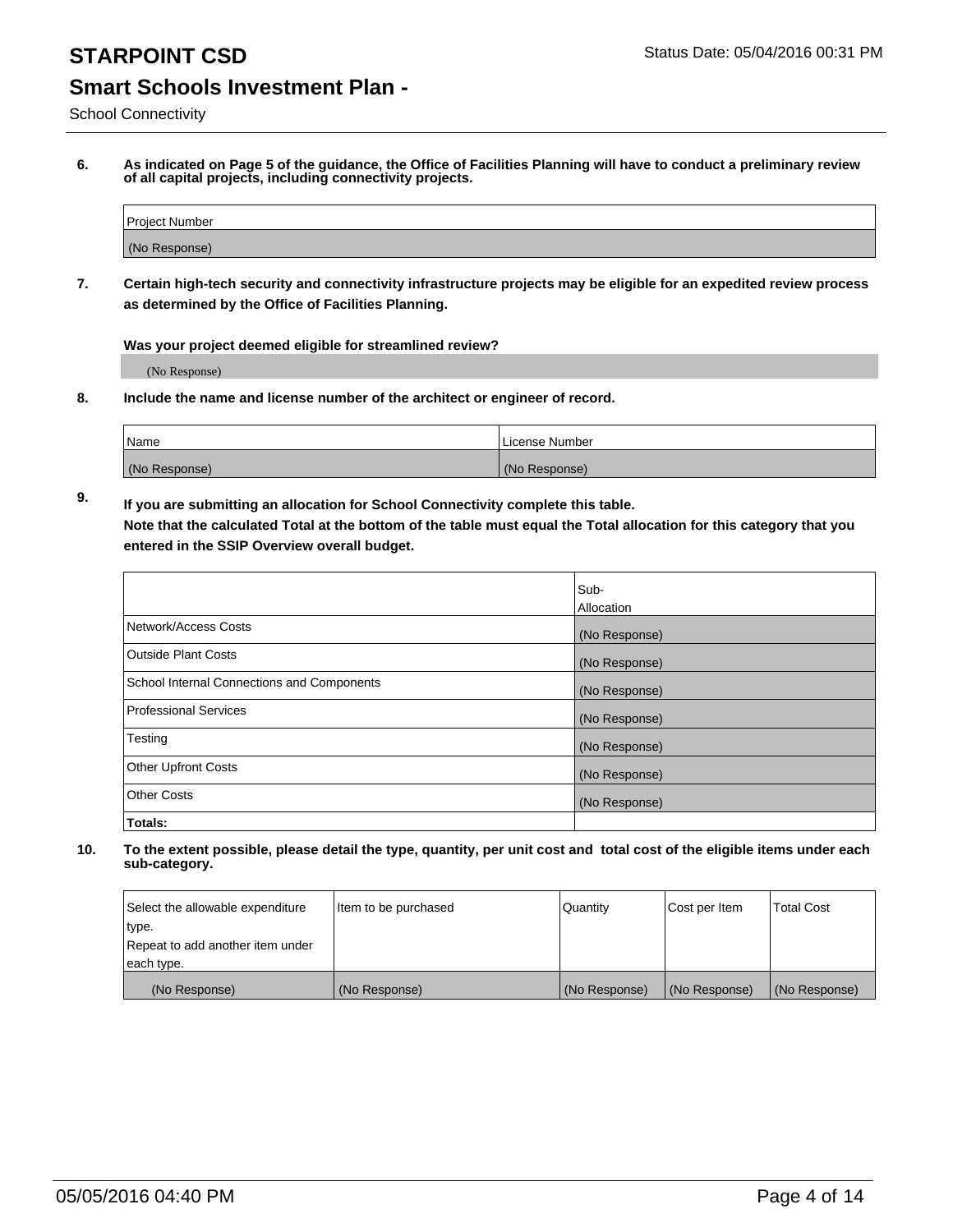Community Connectivity (Broadband and Wireless)

**1. Briefly describe how you intend to use Smart Schools Bond Act funds for high-speed broadband and/or wireless connectivity projects in the community.**

(No Response)

**2. Please describe how the proposed project(s) will promote student achievement and increase student and/or staff access to the Internet in a manner that enhances student learning and/or instruction outside of the school day and/or school building.**

(No Response)

**3. Community connectivity projects must comply with all the necessary local building codes and regulations (building and related permits are not required prior to plan submission).**

 $\Box$  I certify that we will comply with all the necessary local building codes and regulations.

**4. Please describe the physical location of the proposed investment.**

(No Response)

**5. Please provide the initial list of partners participating in the Community Connectivity Broadband Project, along with their Federal Tax Identification (Employer Identification) number.**

| <b>Project Partners</b> | I Federal ID # |
|-------------------------|----------------|
| (No Response)           | (No Response)  |

**6. If you are submitting an allocation for Community Connectivity, complete this table.**

**Note that the calculated Total at the bottom of the table must equal the Total allocation for this category that you entered in the SSIP Overview overall budget.**

|                                    | Sub-Allocation |
|------------------------------------|----------------|
| Network/Access Costs               | (No Response)  |
| Outside Plant Costs                | (No Response)  |
| <b>Tower Costs</b>                 | (No Response)  |
| <b>Customer Premises Equipment</b> | (No Response)  |
| Professional Services              | (No Response)  |
| Testing                            | (No Response)  |
| <b>Other Upfront Costs</b>         | (No Response)  |
| Other Costs                        | (No Response)  |
| Totals:                            |                |

| Select the allowable expenditure | Item to be purchased | l Quantitv    | Cost per Item | <b>Total Cost</b> |
|----------------------------------|----------------------|---------------|---------------|-------------------|
| type.                            |                      |               |               |                   |
| Repeat to add another item under |                      |               |               |                   |
| each type.                       |                      |               |               |                   |
| (No Response)                    | (No Response)        | (No Response) | (No Response) | (No Response)     |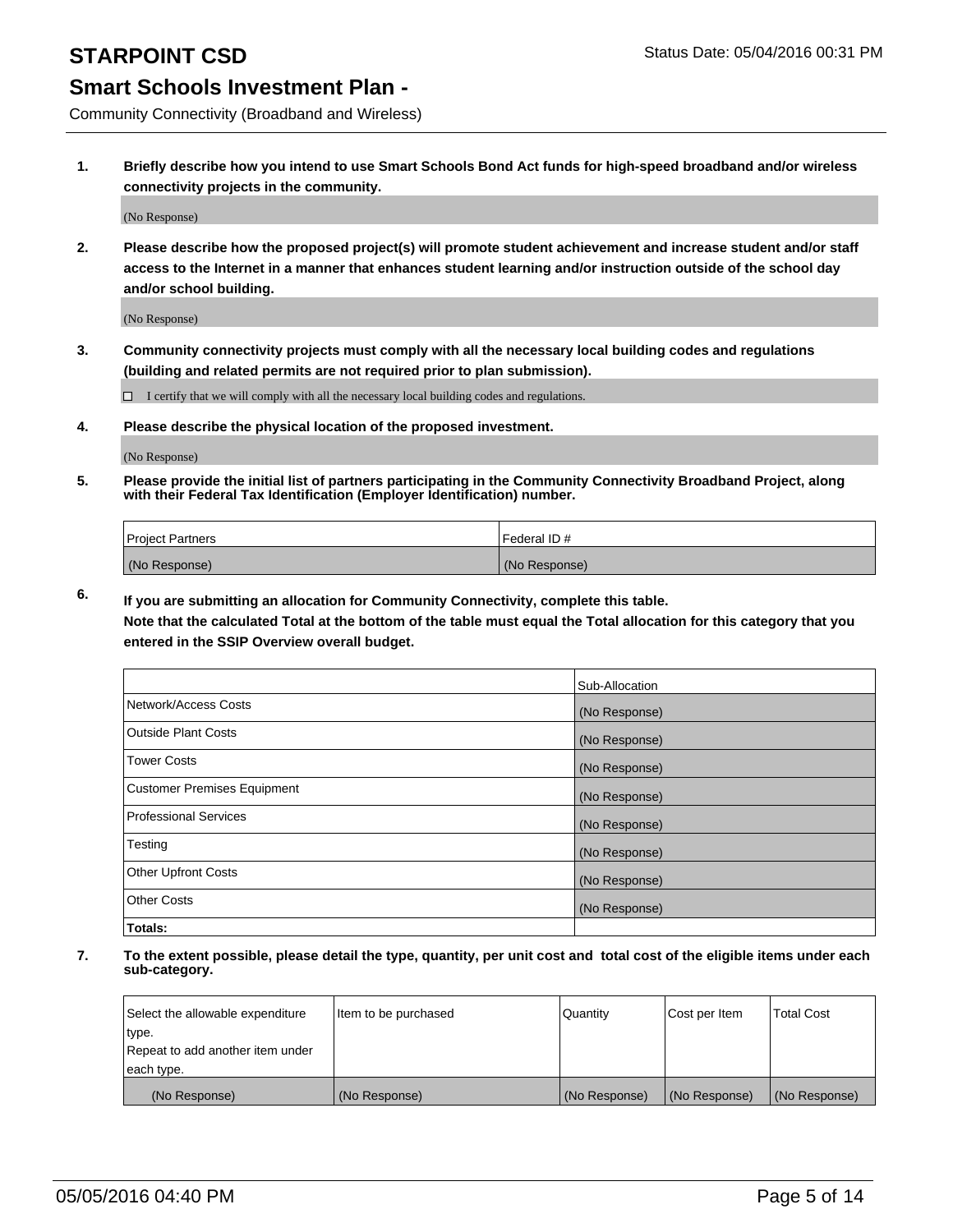### Classroom Learning Technology

**1. In order for students and faculty to receive the maximum benefit from the technology made available under the Smart Schools Bond Act, their school buildings must possess sufficient connectivity infrastructure to ensure that devices can be used during the school day. Smart Schools Investment Plans must demonstrate that sufficient infrastructure that meets the Federal Communications Commission's 100 Mbps per 1,000 students standard currently exists in the buildings where new devices will be deployed, or is a planned use of a portion of Smart Schools Bond Act funds, or is under development through another funding source.**

**Smart Schools Bond Act funds used for technology infrastructure or classroom technology investments must increase the number of school buildings that meet or exceed the minimum speed standard of 100 Mbps per 1,000 students and staff within 12 months. This standard may be met on either a contracted 24/7 firm service or a "burstable" capability. If the standard is met under the burstable criteria, it must be:**

**1. Specifically codified in a service contract with a provider, and**

**2. Guaranteed to be available to all students and devices as needed, particularly during periods of high demand, such as computer-based testing (CBT) periods.**

**Please describe how your district already meets or is planning to meet this standard within 12 months of plan submission.**

Starpoint already exceeds the minimum speed standard as a participant in the Erie 1 BOCES WNYRIC Broadband.

**1a. If a district believes that it will be impossible to meet this standard within 12 months, it may apply for a waiver of this requirement, as described on the Smart Schools website. The waiver must be filed and approved by SED prior to submitting this survey.**

 $\Box$  By checking this box, you are certifying that the school district has an approved waiver of this requirement on file with the New York State Education Department.

## **2. Connectivity Speed Calculator (Required)**

|                         | INumber of<br>Students | Multiply by<br>100 Kbps | Divide by 1000 Current Speed<br>lto Convert to<br>Reauired<br>Speed in Mb | lin Mb | <b>I</b> Expected<br>Speed to be<br>Attained Within   Required<br>12 Months | Expected Date<br>When<br>Speed Will be<br>l Met |
|-------------------------|------------------------|-------------------------|---------------------------------------------------------------------------|--------|-----------------------------------------------------------------------------|-------------------------------------------------|
| <b>Calculated Speed</b> | 2.816                  | 281,600                 | 281.6                                                                     | 1000   | 1000                                                                        | <b>Already Met</b>                              |

**3. If the district wishes to have students and staff access the Internet from wireless devices within the school building, or in close proximity to it, it must first ensure that it has a robust Wi-Fi network in place that has sufficient bandwidth to meet user demand.**

**Please describe how you have quantified this demand and how you plan to meet this demand.**

Starpoint is addressing this need through a capital project aimed at providing a robust / secure wireless network throughout the district. Over the next year, Starpoint will be installing a new wired network with a 10 gig backbone, and a minimum speed of 1 gig to every desktop. Closets where the new switches will be installed will also be configured on the backup generator to ensure up-time during power outages.

The wireless network will be the appropriate density to ensure that a minimum of 50 simultaneous devices per classroom will be supported. Our plan is to perform a pre and post install wireless survey to ensure that those needs for coverage and capacity are met.

**4. All New York State public school districts are required to complete and submit an Instructional Technology Plan survey to the New York State Education Department in compliance with Section 753 of the Education Law and per Part 100.12 of the Commissioner's Regulations.**

**Districts that include educational technology purchases as part of their Smart Schools Investment Plan must have a submitted and approved Instructional Technology Plan survey on file with the New York State Education Department.**

By checking this box, you are certifying that the school district has an approved Instructional Technology Plan survey on file with the New York State Education Department.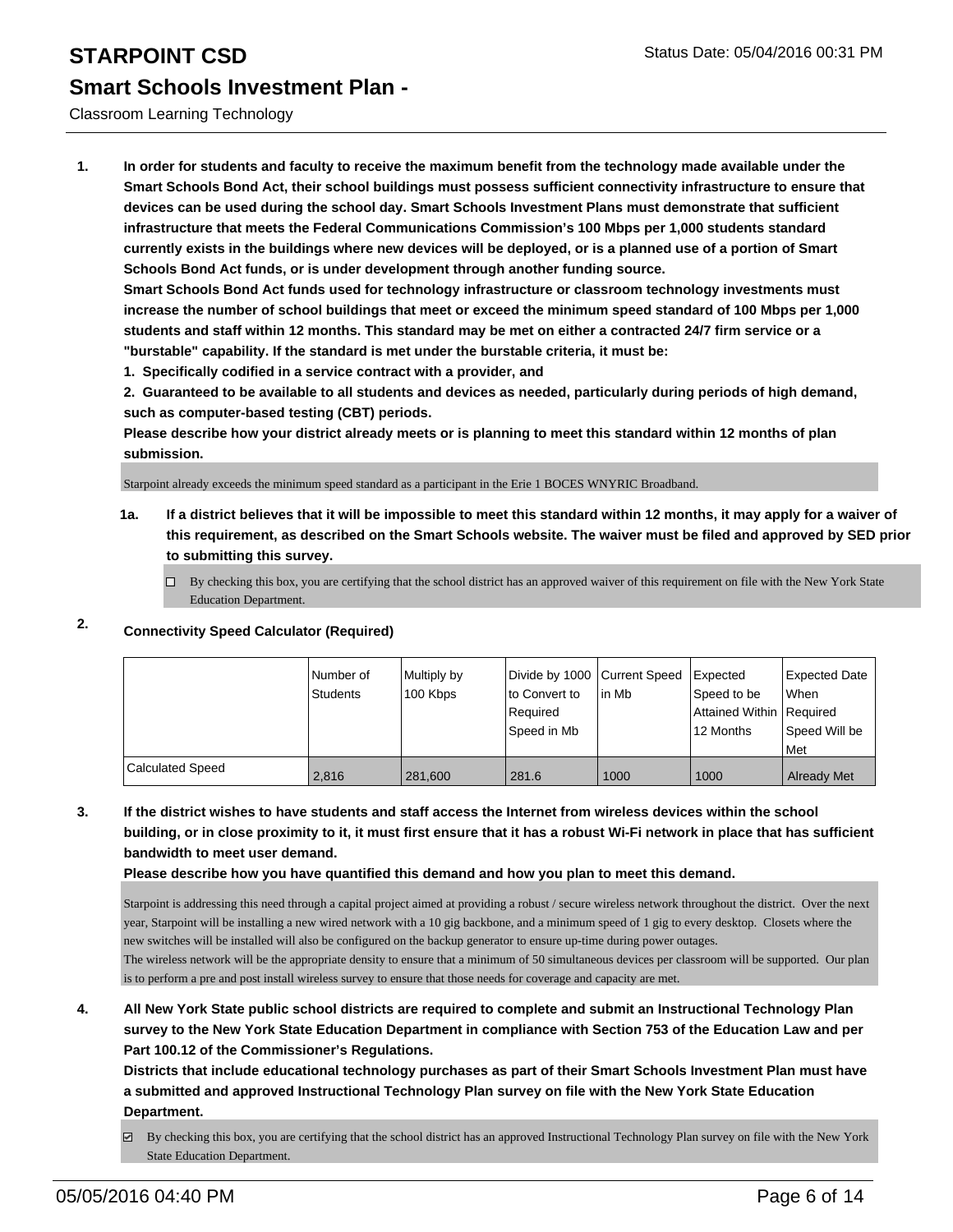# **STARPOINT CSD** Status Date: 05/04/2016 00:31 PM

# **Smart Schools Investment Plan -**

### Classroom Learning Technology

**5. Describe the devices you intend to purchase and their compatibility with existing or planned platforms or systems. Specifically address the adequacy of each facility's electrical, HVAC and other infrastructure necessary to install and support the operation of the planned technology.**

We are purchasing Chromebooks and Tablets that are compatible with Starpoints Google Apps for Education platform.

The Chromebooks and Tablets will be located in classroom based charging carts that will be plugged into existing dedicated outlets specifically designed for laptop charging carts.

We have also specified charging carts that contain smart charging systems that reduce the power required by each cart, these carts will use 1/6th of the power needed to charge a normal "non-smart" cart.

To support the device connectivity, we are currently installing a dense, state of the art, high capacity wireless network with mimo 3x3 access points. This will give these and all future devices the bandwidth needed to accomplish our goals.

- **6. Describe how the proposed technology purchases will:**
	- **> enhance differentiated instruction;**
	- **> expand student learning inside and outside the classroom;**
	- **> benefit students with disabilities and English language learners; and**
	- **> contribute to the reduction of other learning gaps that have been identified within the district.**

**The expectation is that districts will place a priority on addressing the needs of students who struggle to succeed in a rigorous curriculum. Responses in this section should specifically address this concern and align with the district's Instructional Technology Plan (in particular Question 2 of E. Curriculum and Instruction: "Does the district's instructional technology plan address the needs of students with disabilities to ensure equitable access to instruction, materials and assessments?" and Question 3 of the same section: "Does the district's instructional technology plan address the provision of assistive technology specifically for students with disabilities to ensure access to and participation in the general curriculum?"**

Our proposed technology purchases will lead to a 1-1 device-to-student ratio across grades K-12, as well as, an increased presence of interactive whiteboards (IWBs)in classrooms. The chromebooks, android tablets, and IWBs purchased as part of the SSIP will meet the varied demands of our students including:

Enhancing differentiated instruction: At the core of DI is providing instruction to students that meet a varying degree of learning styles. Android tablets and IWBs provide a more visual platform for delivering instruction. The use of non-linguistic representations to convey primarily linguisticbased information through the use of android tablets and interactive whiteboards will deepen learning for all students and meet the needs of students with a visual-based learning style.

Expanding student learning inside and outside the classroom: The implementation of a 1-1 ratio of chromebooks and android tablets, which seamlessly integrate with our Google Apps for Education (GAFE) platform will undoubtedly expand student learning inside and outside the classroom. Within the classroom students will have more access to devices which instantly connect them to the world around them through the internet. Beyond the classroom, by using GAFE students will be able to work on assignments and projects on home computers without installing or purchasing any additional software.

Benefiting students with disabilities and English language learners:

Specific technology purchases will be allocated to students and teachers of students with disabilities and English language learners. For example, all students within these categories will be afforded the opportunity to be instructed in a classroom with an IWB and have access to android tablets and chromebooks.

Contributing to the reduction of other learning gaps that have been identified within the district.

The district has a robust response to intervention (RTI) program which identifies learning gaps early and often (benchmarking three times per year). The district will utilize chromebooks and android tablets to expand the number of students receiving targeted, research-based reading and math intervention.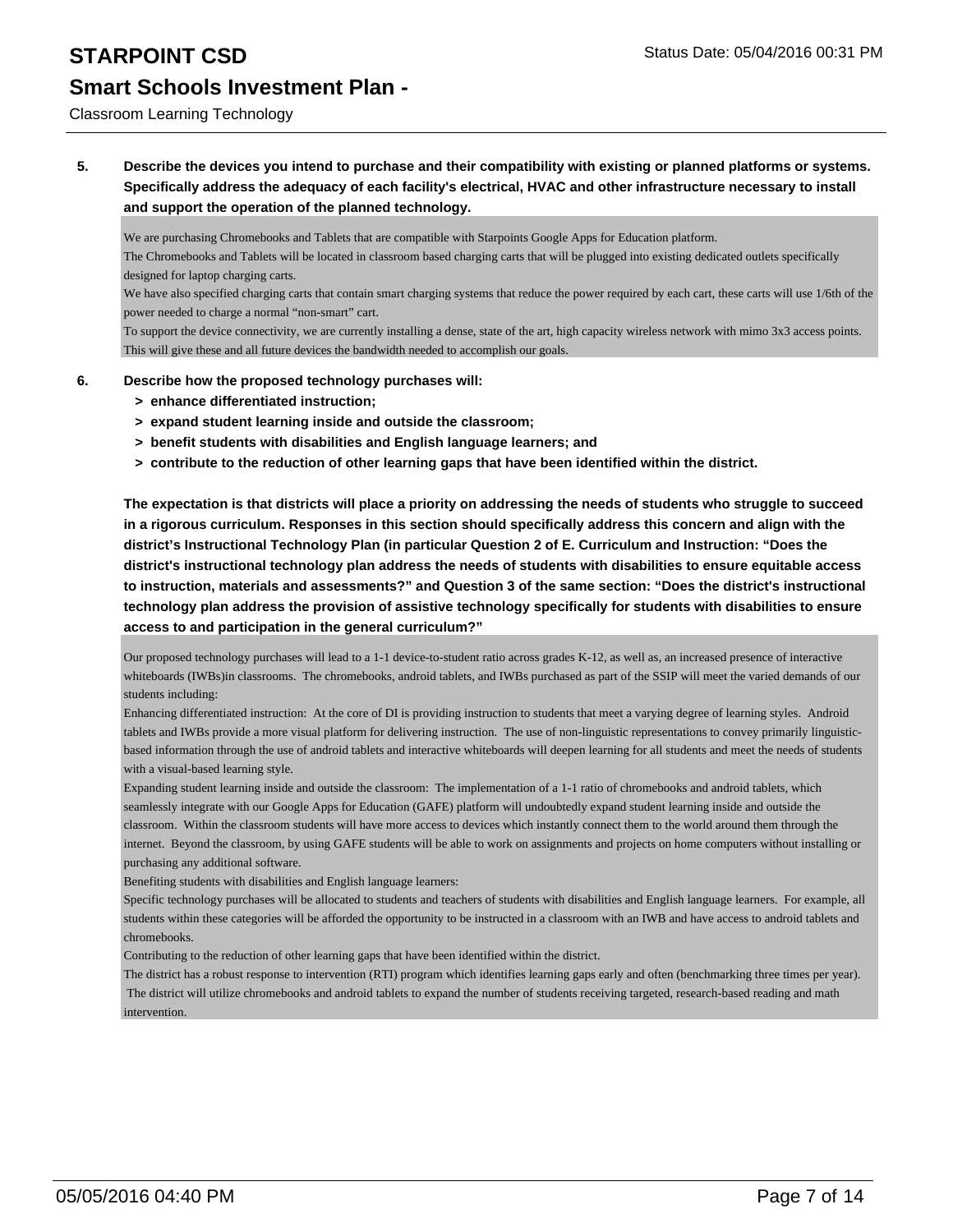Classroom Learning Technology

### **7. Where appropriate, briefly describe how the proposed technology purchases will enhance ongoing communication with parents and other stakeholders and help the district facilitate technology-based regional partnerships, including distance learning and other efforts.**

The proposed technology improvements and purchases will affect the community, administrators, teachers, and students. These purchases will benefit and enhance ongoing communication through the use of web-based resources and programs such as Google Apps. These stakeholders will be able to: • Participate in student learning via Flipped Classroom lessons developed by the district's teaching staff.

- Participate in staff development via the use of Google sites created and managed on Chromebooks and other Google enable devices.
- Participate in community education via the use of Google enabled Chromebooks and tablets.

Also, regional partnerships such as the Orleans/Niagara Teacher Center, Niagara University's NUStep program, parternship with Niagara County Community College, and Project Lead the Way with support from the Rochester Institute of Technology (RIT), will be enhanced due to more access to technology purchased through the Smart Schools Investment Plan.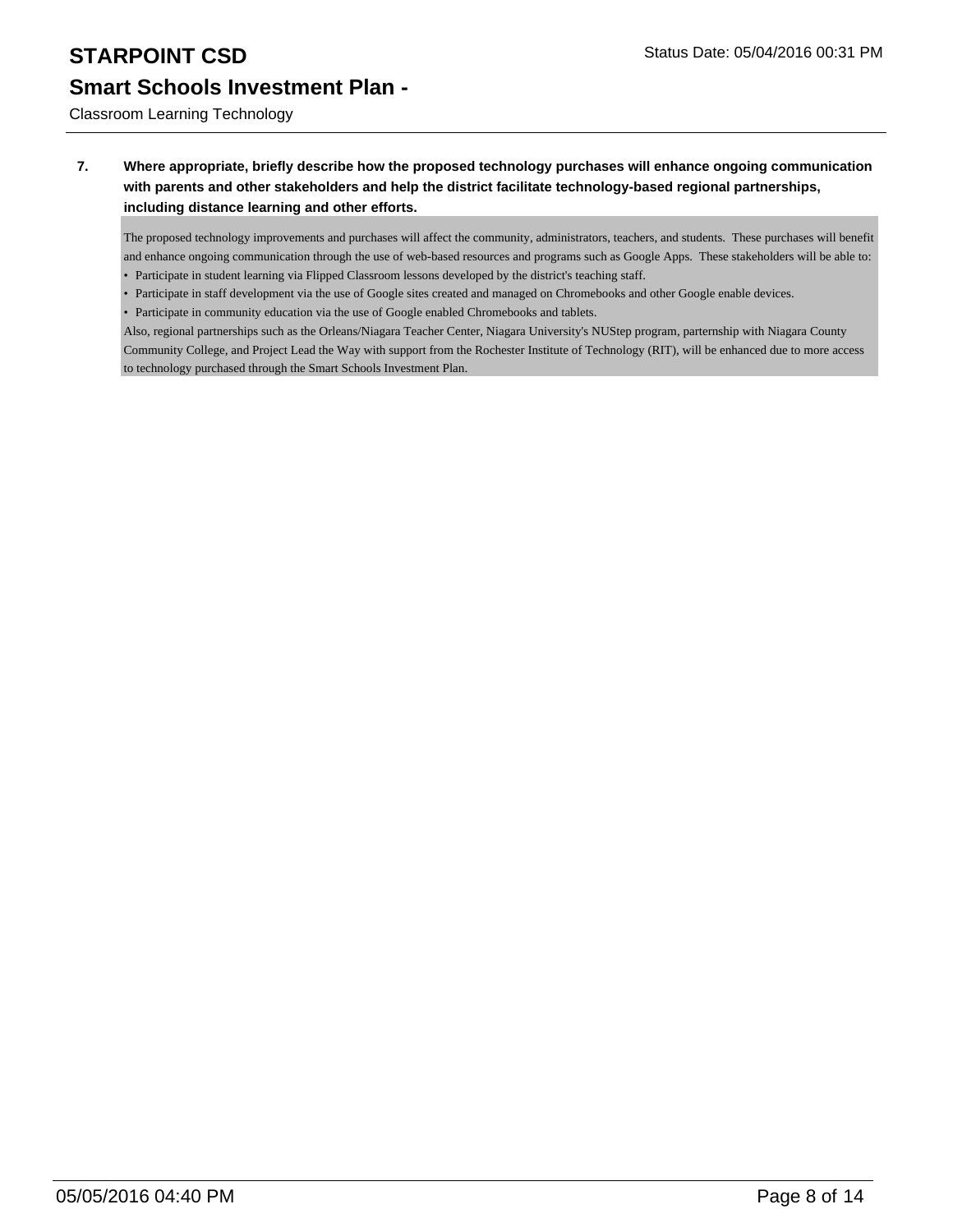Classroom Learning Technology

**8. Describe the district's plan to provide professional development to ensure that administrators, teachers and staff can employ the technology purchased to enhance instruction successfully.**

**Note: This response should be aligned and expanded upon in accordance with your district's response to Question 1 of F. Professional Development of your Instructional Technology Plan: "Please provide a summary of professional development offered to teachers and staff, for the time period covered by this plan, to support technology to enhance teaching and learning. Please include topics, audience and method of delivery within your summary."**

The district plans to roll out SSIP devices methodically and purposefully; pairing professional development for teachers and administrators each year. Below is our initial plan of offerings that correspond to the instructional technology initiatives were are pursuing:

| Topic                                                                              | Audience            | Method of Delivery                    |
|------------------------------------------------------------------------------------|---------------------|---------------------------------------|
| Asynchronous video training for Doc Cams                                           | K-12 Teachers       | Asynchronous Video                    |
| Asynchronous video training for Google Apps                                        | K-12 Teachers       | Asynchronous Video                    |
| Asynchronous video training for Google Play<br>for Education                       | K-12 Teachers       | Asynchronous Video                    |
| Asynchronous video training for Google Web<br><b>Store for Education</b>           | K-12 Teachers       | Asynchronous Video                    |
| Digitally-infused modules                                                          | K-12 Teachers       | <b>Standard Classroom Instruction</b> |
| Getting started with The Google Classroom app                                      | K-6 Teachers        | <b>Standard Classroom Instruction</b> |
| Getting started with The Google Classroom app                                      | 6-12 Teachers       | <b>Standard Classroom Instruction</b> |
| Google Drive / Calendar for Clerical                                               | K-12 Clerical Staff | <b>Standard Classroom Instruction</b> |
| Google Drive to enhance instruction                                                | K-2 Teachers        | <b>Standard Classroom Instruction</b> |
| Google Drive to enhance instruction                                                | 3-5 Teachers        | <b>Standard Classroom Instruction</b> |
| Google Drive to enhance instruction                                                | 6-8 Teachers        | <b>Standard Classroom Instruction</b> |
| Google Drive to enhance instruction                                                | 9-12 Teachers       | <b>Standard Classroom Instruction</b> |
| Google Slides                                                                      | K-12 Teachers       | <b>Standard Classroom Instruction</b> |
| <b>Instructional Technology Coaching (various</b><br>topics based on teacher need) | K-12 Teachers       | Push into K-12 classrooms             |
| Smart Notebook Lesson Development                                                  | K-6 Teachers        | <b>Standard Classroom Instruction</b> |
| Smart Notebook Lesson Development                                                  | 6-12 Teachers       | <b>Standard Classroom Instruction</b> |
| SmartBoard - Intro                                                                 | K-6 Teachers        | <b>Standard Classroom Instruction</b> |
| SmartBoard - Intro                                                                 | 6-12 Teachers       | <b>Standard Classroom Instruction</b> |
| Using Google to enhance instruction                                                | 6-12 Teachers       | Push into MS/HS Department Meetings   |
| Using Google to enhance instruction                                                | K-5 Teachers        | Push into K-5 Grade-Level meetings    |
| Using Google to support the ELA shifts                                             | K-12 Teachers       | <b>Standard Classroom Instruction</b> |

The above workshops will be facilitated by the Starpoint Technology Integrator and/or BOCES CSLO/Model Schools personnel.

We plan to offer these workshops annually, over the next three years, adjusting for topics and methods of delivery based on changing staff needs.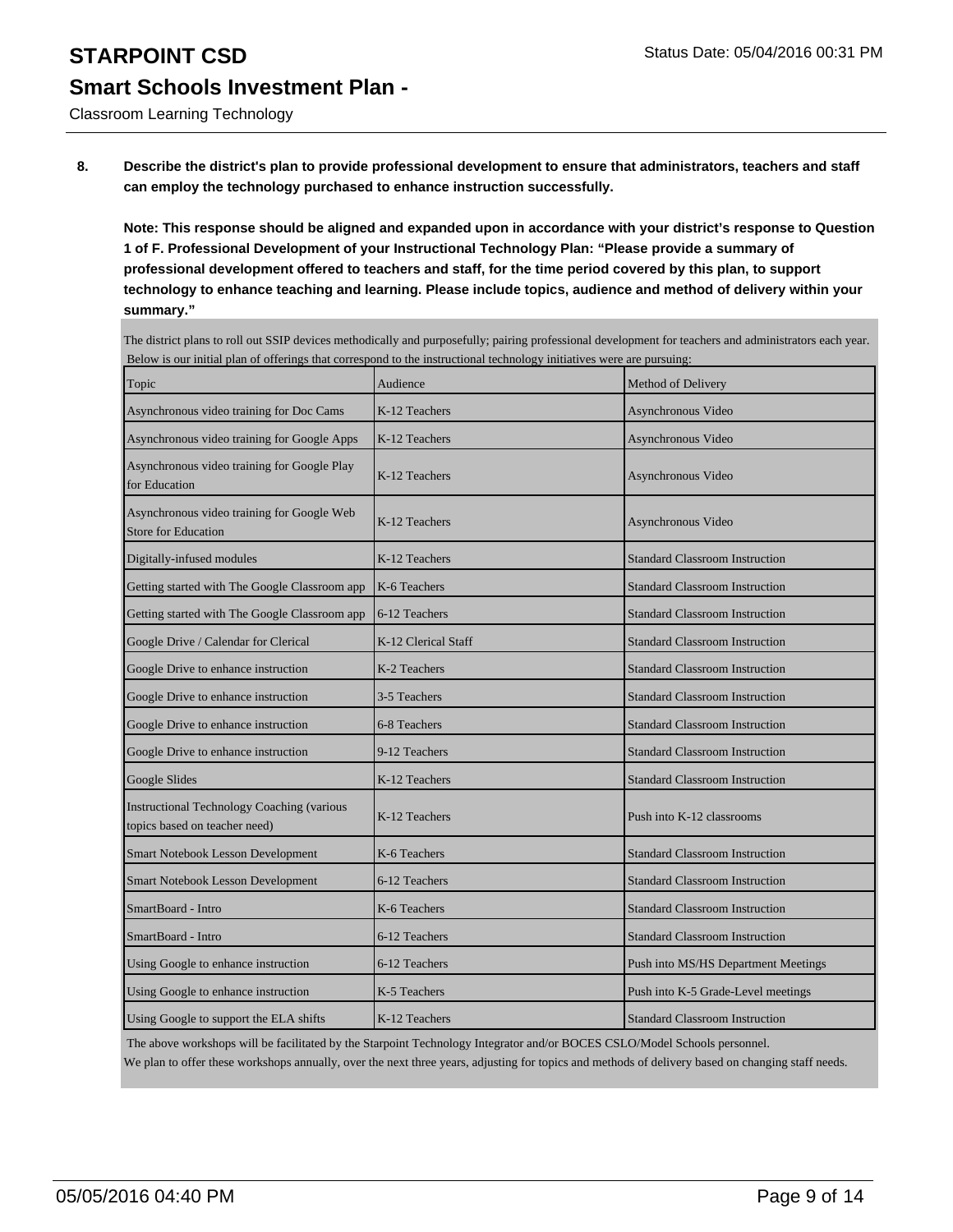Classroom Learning Technology

**9. Districts must contact the SUNY/CUNY teacher preparation program that supplies the largest number of the district's new teachers to request advice on innovative uses and best practices at the intersection of pedagogy and educational technology.**

**10. A district whose Smart Schools Investment Plan proposes the purchase of technology devices and other hardware must account for nonpublic schools in the district.**

**Are there nonpublic schools within your school district?**

Yes

**☑** No

**11. Nonpublic Classroom Technology Loan Calculator**

**The Smart Schools Bond Act provides that any Classroom Learning Technology purchases made using Smart Schools funds shall be lent, upon request, to nonpublic schools in the district. However, no school district shall be required to loan technology in amounts greater than the total obtained and spent on technology pursuant to the Smart Schools Bond Act and the value of such loan may not exceed the total of \$250 multiplied by the nonpublic school enrollment in the base year at the time of enactment. See:**

**http://www.p12.nysed.gov/mgtserv/smart\_schools/docs/Smart\_Schools\_Bond\_Act\_Guidance\_04.27.15\_Final.pdf.**

|                                       | 1. Classroom<br>Technology | 2. Public<br>Enrollment | 3. Nonpublic<br><b>Enrollment</b> | l 4. Sum of<br>l Public and | 15. Total Per<br>Pupil Sub-                                                                   | 6. Total<br>Nonpublic Loan |
|---------------------------------------|----------------------------|-------------------------|-----------------------------------|-----------------------------|-----------------------------------------------------------------------------------------------|----------------------------|
|                                       | Sub-allocation             | $(2014 - 15)$           | (2014-15)                         | Nonpublic<br>Enrollment     | lallocation                                                                                   | Amount                     |
| Calculated Nonpublic Loan<br>  Amount |                            |                         |                                   |                             | (No Response)   (No Response)   (No Response)   (No Response)   (No Response)   (No Response) |                            |

**12. To ensure the sustainability of technology purchases made with Smart Schools funds, districts must demonstrate a long-term plan to maintain and replace technology purchases supported by Smart Schools Bond Act funds. This sustainability plan shall demonstrate a district's capacity to support recurring costs of use that are ineligible for Smart Schools Bond Act funding such as device maintenance, technical support, Internet and wireless fees, maintenance of hotspots, staff professional development, building maintenance and the replacement of incidental items. Further, such a sustainability plan shall include a long-term plan for the replacement of purchased devices and equipment at the end of their useful life with other funding sources.**

 $\boxtimes$  By checking this box, you certify that the district has a sustainability plan as described above.

**13. Districts must ensure that devices purchased with Smart Schools Bond funds will be distributed, prepared for use, maintained and supported appropriately. Districts must maintain detailed device inventories in accordance with generally accepted accounting principles.**

 $\boxtimes$  By checking this box, you certify that the district has a distribution and inventory management plan and system in place.

**14. If you are submitting an allocation for Classroom Learning Technology complete this table. Note that the calculated Total at the bottom of the table must equal the Total allocation for this category that you entered in the SSIP Overview overall budget.**

 $\boxtimes$  By checking this box, you certify that you have contacted the SUNY/CUNY teacher preparation program that supplies the largest number of your new teachers to request advice on these issues.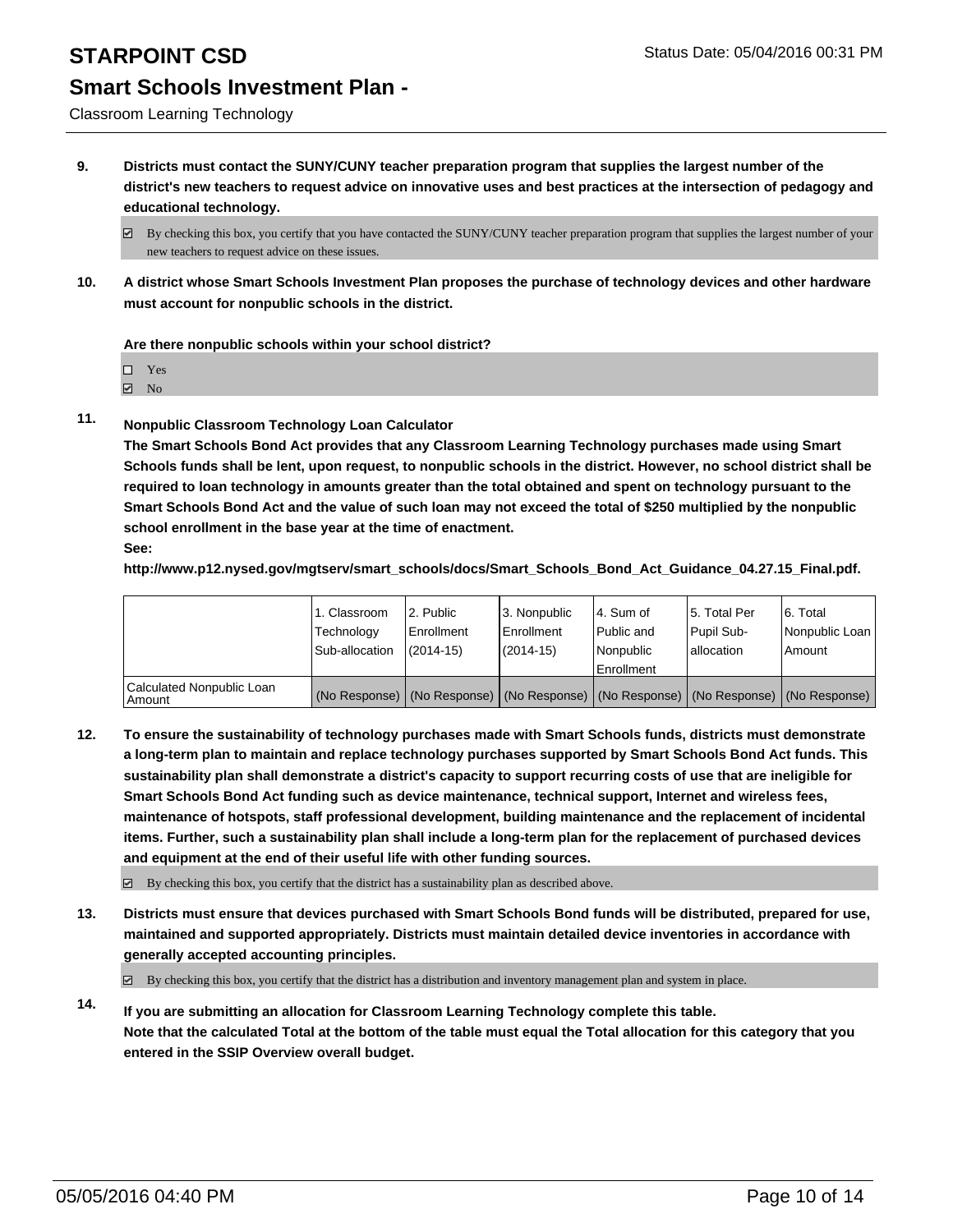Classroom Learning Technology

|                          | Sub-Allocation |
|--------------------------|----------------|
| Interactive Whiteboards  | 105,300        |
| <b>Computer Servers</b>  | l 0            |
| <b>Desktop Computers</b> | $\overline{0}$ |
| Laptop Computers         | 1,088,100      |
| <b>Tablet Computers</b>  | 240,000        |
| <b>Other Costs</b>       | 157,938        |
| Totals:                  | 1,591,338.00   |

| Select the allowable expenditure<br>type.<br>Repeat to add another item under<br>each type. | Item to be Purchased          | Quantity | Cost per Item | <b>Total Cost</b> |
|---------------------------------------------------------------------------------------------|-------------------------------|----------|---------------|-------------------|
| Interactive Whiteboards                                                                     | <b>SMARTBoards</b>            | 81       | 1,300         | 105,300           |
| <b>Laptop Computers</b>                                                                     | Chromebooks                   | 3627     | 300           | 1,088,100         |
| <b>Tablet Computers</b>                                                                     | <b>Android Tablets</b>        | 800      | 300           | 240,000           |
| <b>Other Costs</b>                                                                          | Carts for Chromebooks/Tablets | 90       | 1,250         | 112,500           |
| <b>Other Costs</b>                                                                          | <b>Classroom Printers</b>     | 230      | 120           | 27,600            |
| <b>Other Costs</b>                                                                          | <b>3D Printers</b>            |          | 6,838         | 6,838             |
| <b>Other Costs</b>                                                                          | <b>Document Cameras</b>       | 100      | 110           | 11,000            |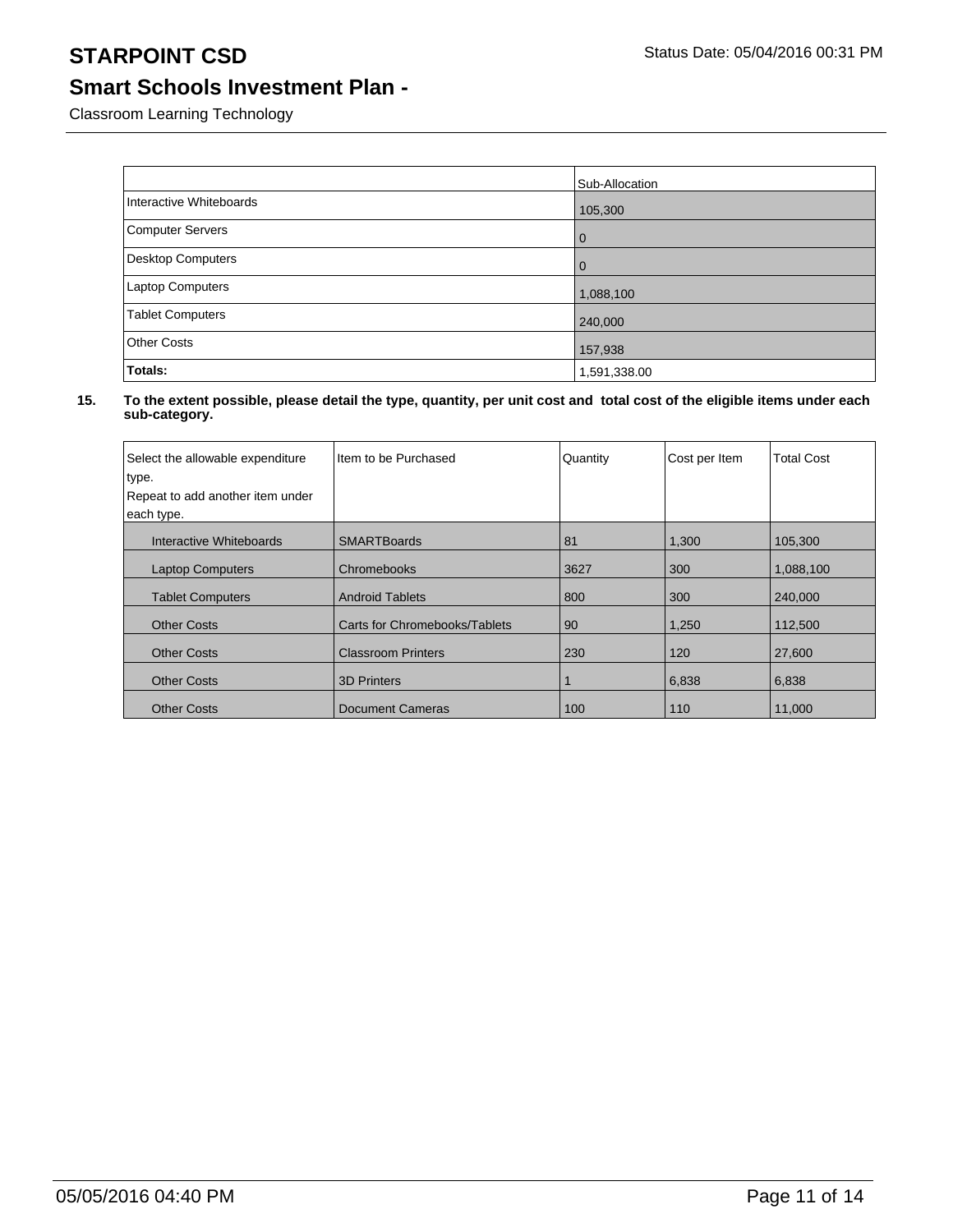### Pre-Kindergarten Classrooms

**1. Provide information regarding how and where the district is currently serving pre-kindergarten students and justify the need for additional space with enrollment projections over 3 years.**

(No Response)

- **2. Describe the district's plan to construct, enhance or modernize education facilities to accommodate prekindergarten programs. Such plans must include:**
	- **Specific descriptions of what the district intends to do to each space;**
	- **An affirmation that pre-kindergarten classrooms will contain a minimum of 900 square feet per classroom;**
	- **The number of classrooms involved;**
	- **The approximate construction costs per classroom; and**
	- **Confirmation that the space is district-owned or has a long-term lease that exceeds the probable useful life of the improvements.**

(No Response)

**3. Smart Schools Bond Act funds may only be used for capital construction costs. Describe the type and amount of additional funds that will be required to support ineligible ongoing costs (e.g. instruction, supplies) associated with any additional pre-kindergarten classrooms that the district plans to add.**

(No Response)

**4. All plans and specifications for the erection, repair, enlargement or remodeling of school buildings in any public school district in the State must be reviewed and approved by the Commissioner. Districts that plan capital projects using their Smart Schools Bond Act funds will undergo a Preliminary Review Process by the Office of Facilities Planning.**

| Project Number |  |
|----------------|--|
| (No Response)  |  |

**5. If you have made an allocation for Pre-Kindergarten Classrooms, complete this table. Note that the calculated Total at the bottom of the table must equal the Total allocation for this category that you**

**entered in the SSIP Overview overall budget.**

|                                          | Sub-Allocation |
|------------------------------------------|----------------|
| Construct Pre-K Classrooms               | (No Response)  |
| Enhance/Modernize Educational Facilities | (No Response)  |
| Other Costs                              | (No Response)  |
| Totals:                                  |                |

| Select the allowable expenditure | Item to be purchased | Quantity      | Cost per Item | <b>Total Cost</b> |
|----------------------------------|----------------------|---------------|---------------|-------------------|
| type.                            |                      |               |               |                   |
| Repeat to add another item under |                      |               |               |                   |
| each type.                       |                      |               |               |                   |
| (No Response)                    | (No Response)        | (No Response) | (No Response) | (No Response)     |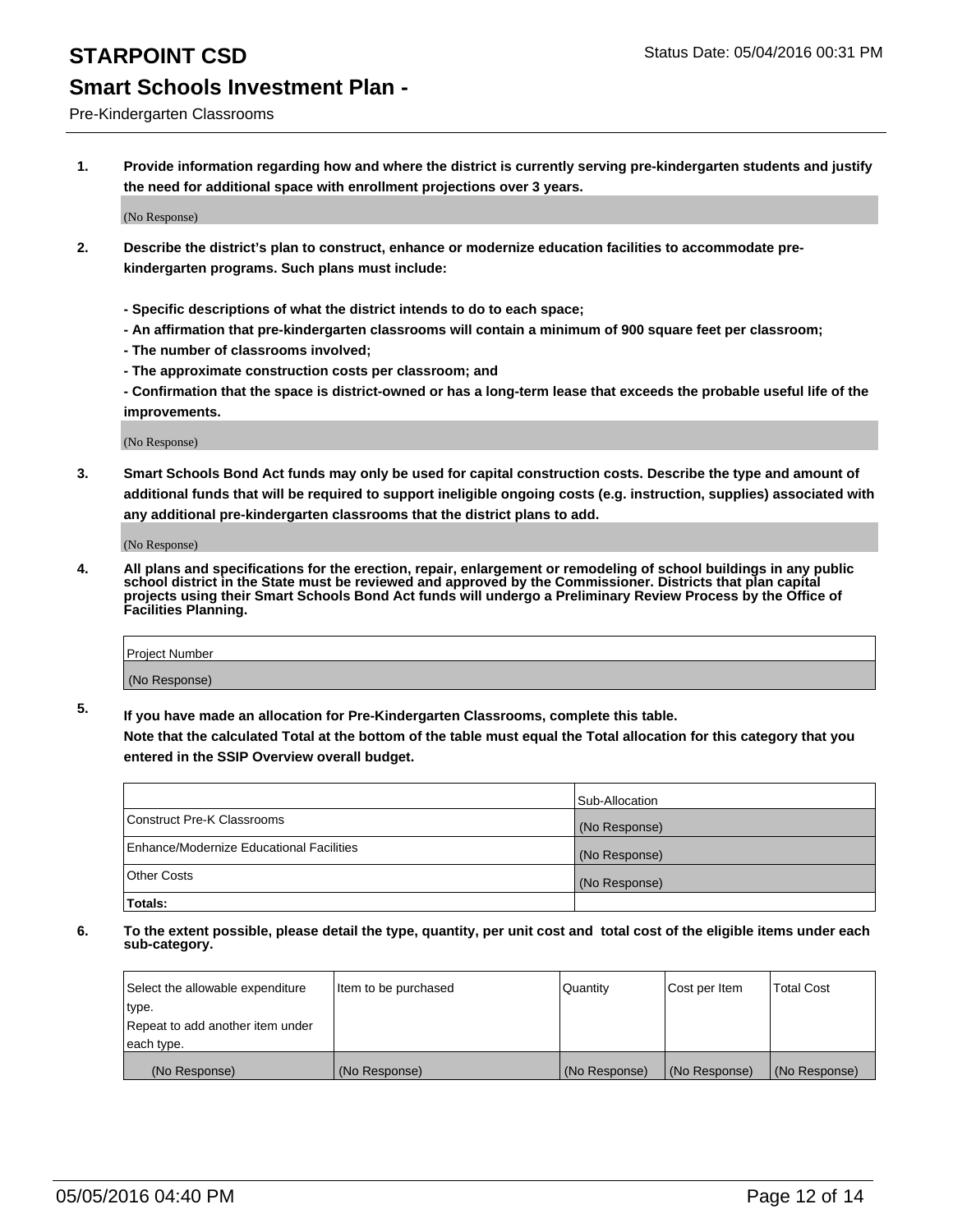Replace Transportable Classrooms

**1. Describe the district's plan to construct, enhance or modernize education facilities to provide high-quality instructional space by replacing transportable classrooms.**

(No Response)

**2. All plans and specifications for the erection, repair, enlargement or remodeling of school buildings in any public school district in the State must be reviewed and approved by the Commissioner. Districts that plan capital projects using their Smart Schools Bond Act funds will undergo a Preliminary Review Process by the Office of Facilities Planning.**

| Project Number |  |
|----------------|--|
| (No Response)  |  |

**3. For large projects that seek to blend Smart Schools Bond Act dollars with other funds, please note that Smart Schools Bond Act funds can be allocated on a pro rata basis depending on the number of new classrooms built that directly replace transportable classroom units.**

**If a district seeks to blend Smart Schools Bond Act dollars with other funds describe below what other funds are being used and what portion of the money will be Smart Schools Bond Act funds.**

(No Response)

**4. If you have made an allocation for Replace Transportable Classrooms, complete this table. Note that the calculated Total at the bottom of the table must equal the Total allocation for this category that you entered in the SSIP Overview overall budget.**

|                                                | Sub-Allocation |
|------------------------------------------------|----------------|
| Construct New Instructional Space              | (No Response)  |
| Enhance/Modernize Existing Instructional Space | (No Response)  |
| <b>Other Costs</b>                             | (No Response)  |
| Totals:                                        |                |

| Select the allowable expenditure | Item to be purchased | Quantity      | Cost per Item | <b>Total Cost</b> |
|----------------------------------|----------------------|---------------|---------------|-------------------|
| type.                            |                      |               |               |                   |
| Repeat to add another item under |                      |               |               |                   |
| each type.                       |                      |               |               |                   |
| (No Response)                    | (No Response)        | (No Response) | (No Response) | (No Response)     |